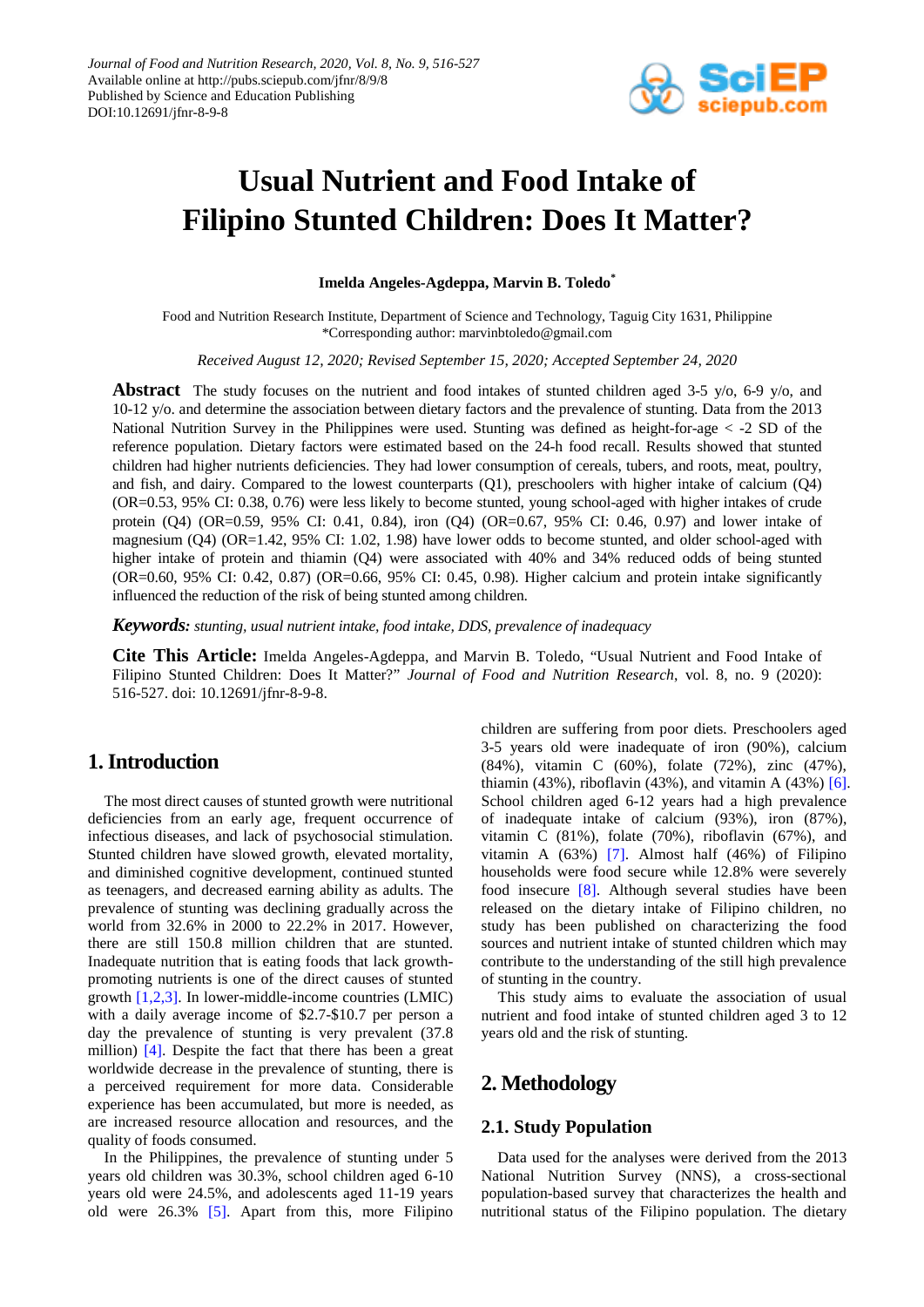survey used a stratified multi-stage sampling design including a total of 8,592 households. The first stage of the sampling involved the selection of the Primary Sampling Unit (PSU), which consisted of one (1) barangay or a contiguous barangays with at least 500 households. At the second stage, the Enumeration Area (EA) was selected, which consisted of contiguous areas in a barangay with 150-200 households. The last stage involved the selection of the households in the sampled EA that served as the ultimate sampling unit. Samples were taken separately from the regions by urban and rural strata. The individual dietary intake data from 8,881 selected group preschool children aged  $3-5$  years (n = 2,427), young school children aged 6-9 years old (n  $=3,529$ ), and older school children aged 10-12 years old (n= 2,925) from the households were used in the current study. All surveyed households provided informed consent before participation. Ethical consent for the study was obtained from the Philippines Food and Nutrition Research Institute. To maximize the data, we compared the nutrient and food intakes of stunted children to those who were non-stunted regardless if they were healthy or not.

### **2.2. Data Collection**

To estimate the day-to-day variance component in energy and nutrient intake required for the usual nutrient intake analysis, two (2) non-consecutive 24-h dietary recalls were collected. The first 24-h dietary recall was collected for all children and a second 24-h dietary recall was repeated in 50% of randomly selected households on a non-consecutive day (once on a weekday and once on weekend). Trained registered dietitians conducted the face-to-face interview of dietary recalls with the child or the parents/caregiver of each child during household visits using a structured questionnaire. All the foods and beverages that the child consumed including the detailed description of the foods eaten, the cooking method and brand names (e.g. for milk consumed or other processed snack foods) on the previous day are recorded with the estimated amount measured using common household measurements, such as cups, tablespoons, by size, or the number of pieces. Full details of the method of the dietary recall were accessible somewhere else [\[9\].](#page-9-6) All food items amount was converted into grams using a portion to weight list or through actual weighing of the food samples. Dietary supplements were not incorporated in the dietary survey.

To compute the energy and nutrient values, the cooked weight was converted to raw weight using the Individual Dietary Evaluation Software (IDES). The IDES contains a library of food composition values in their raw form. The Filipino Food Composition Table (FCT) was updated with 325 new food items found in the food consumption survey (2013 NNS) as well as the inclusion of new nutrients of all food items in the FCT. With this effort, the new Philippine FCT contains 27 nutrients with a total of 1359 food items. The compilation of the new FCT was discussed in the previous paper [\[10\].](#page-9-7) We only selected 15 nutrients that have a great impact on the growth and development of the children in the study. Total energy (kcal), crude protein (g), total carbohydrates (g), thiamine (mg), riboflavin (mg), niacin (mg), vitamin B6 (mg), vitamin B12 (mg), folate DFE (μg), calcium (mg), zinc (mg), phosphorus (mg), vitamin C (mg), iron (mg), and magnesium (mg) intake were included in the analysis.

Standing height (cm) was obtained for subjects of two years old and above using the Microtoise (SECA 206, Hamburg, Germany)—an L-shaped device (head-bar) to which a spring-loaded coiled tape measure was attached. Weight (kg) was measured using a mechanical Detecto® platform beam balance scales. At least two measurements were obtained, and averages were computed and recorded to the nearest 0.1 cm. A third measurement was only taken if the difference between the first two measurements was greater than 0.5 cm for height and 0.3 for weight [\[11\].](#page-9-8) The World Health Organization Child Growth Standards (WHO-CGS) was used to assess the nutritional status of children 0 to 5.0 years old (0-60 months), based on weight and height measurements [\[12\]](#page-9-9) and WHO Growth Reference 2007 for the nutritional status of children 5.08 to 19.0 years old or  $61-228$  months  $[13]$ . The wealth status of families was classified by wealth quintiles, a composite measure of a household's ownership of selected assets including televisions, bicycles, materials used for housing construction, and types of water access and sanitation facilities. Scores were generated for each household asset and were then used to define wealth quintiles as poorest, poor, middle, rich, and richest. The in-depth methods of measurements and categorization were presented elsewher[e \[14\].](#page-9-11)

### **2.3. Data Process**

Food codes were reviewed to avoid misclassification and also the food amount to not under- or overestimate the values of nutrients. Two (2) steps were followed for cleaning the data. First, the ratio of daily energy intake to the estimated energy requirement EER was calculated for each person per day, then transformed to the logarithmic scale to remove outliers below -3 standard deviations (SD) and above +3 SD for each age group. Implausible micronutrient intakes, excessive intakes were defined as those that exceeded 1.5 times the 99th percentile of the observed intake distribution of the nutrient in the corresponding sex and age group. Intakes above the upper limit were substituted by a random value generated from a uniform distribution in the intervals with the lower bound equal to the 95th percentile of the observed intake and an upper bound equal to 1.5 times the 99th percentile [\[15\].](#page-9-12) The EER was calculated for each individual by using the equations for maintenance of body weight from the Institute of Medicine (IOM) based on age, gender, weight, height, and physical activity information [\[16\].](#page-9-13) We assumed a sedentary physical activity level for all preschoolers, and low activity for all young and older school children since the physical activity level of children was not included in the survey. Forty children aged 3-5 years were excluded in the study since they don't have height-for-age Z-score calculated. Another 27 children were excluded after detecting the outliers that may affect our estimates. A total of 8,814 children were included in the analysis.

Dietary Diversity Score (DDS) was calculated for each child using 10 food groups ( (1) cereals, roots and tubers,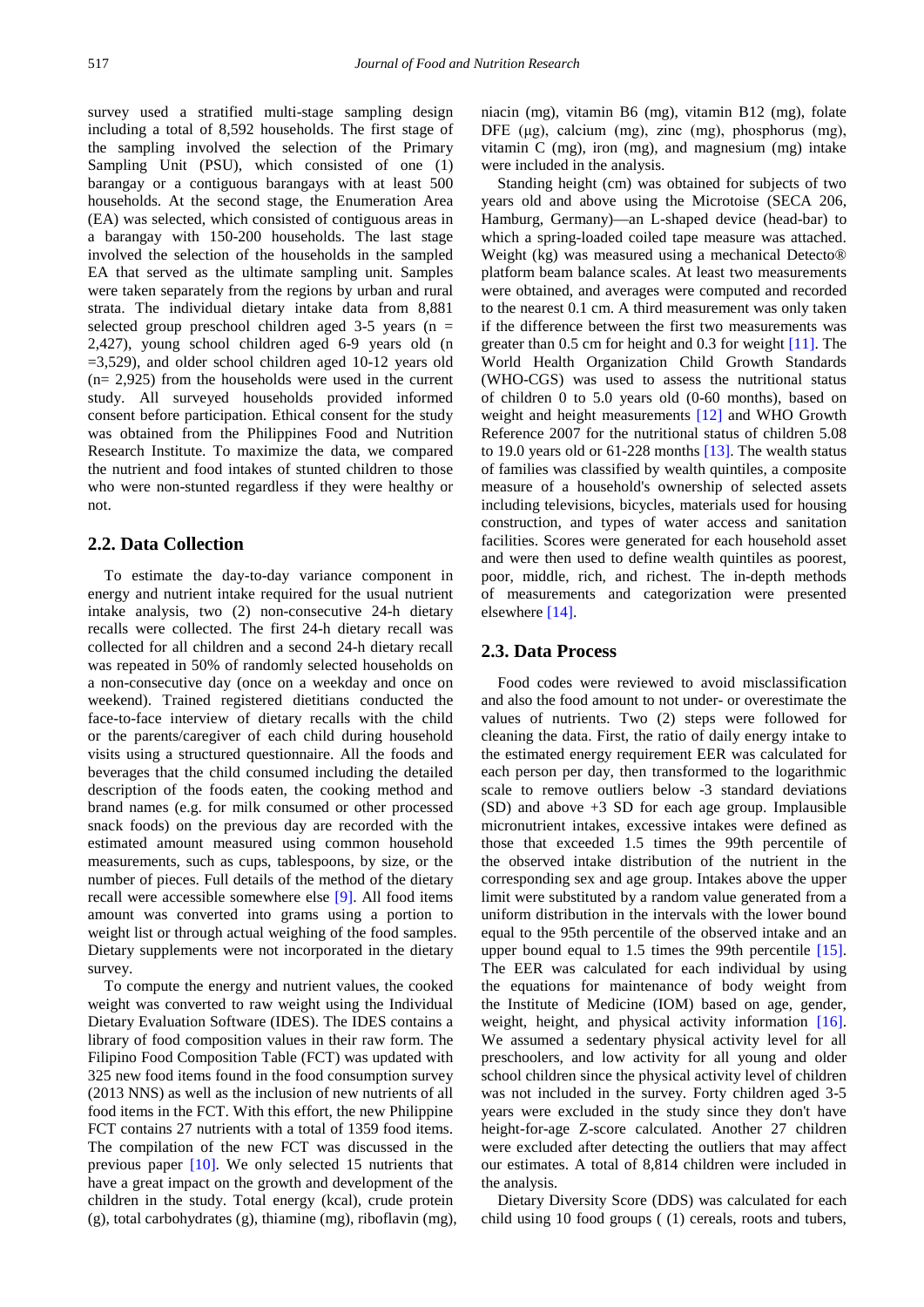(2) meat, poultry, and fish, (3) other vegetables, (4) eggs, (5) other fruits, (6) dairy, (7) vitamin A rich fruit and vegetables, (8) legumes, pulses and nuts, (9) oils and fats, and (10) other) based on the basic guidelines for validating DDS in non-breastfeeding children [\[17\].](#page-9-14) The food group ''other,'' consisting of sugar, condiments, and spices, etc., was excluded in the analysis since this group does not contribute substantial nutrients. DDS was calculated by applying a 10-g minimum intake for all food groups. Total DDS was calculated by summing the number of each food groups consumed by the child in the 24-h period only. Individual DDS of less than four (<4) denotes inadequate intake (Low DDS) while  $\geq 4$ considered adequate (High DDS) [\[18\].](#page-9-15)

### **2.4. Statistical Analysis**

PC Software for Intake Distribution Estimation version 1.02 (PC-SIDE) implements the Iowa State University (ISU) method to estimate the distributions of usual intake of nutrient intake. This program estimates distributions of usual nutrient intake by removing the effect of day-to-day (intra-person) variability in intake from daily intakes. The Estimated Average Requirements (EARs) defined by the Philippine Dietary Reference Intakes (PDRI) 2015 will serve as the cut-offs to calculate the prevalence of inadequacy of each nutrient. Prevalence of inadequacy of carbohydrates and crude protein as percentage of total energy was evaluated using Acceptable Macronutrient Distribution Ranges (AMDR). The proportion of inadequate intakes was classified as less than the AMDR lower range [\[19,20\].](#page-9-16)

Stata 15 (Stata Statistical Software, release 15, Stata Copr. 2017) was used for all data processes and statistical tests. The percentage of children consuming each food group was expressed by the percentage of individuals who consumed specific foods or food groups at least once in the 24-h dietary recall, regardless of the amount consumed [\[21\].](#page-10-0) Median (25th, 75th percentile) intake per capita of each food group was also calculated for comparison of the consumption between non-stunted and stunted children. T-tests were performed to examine the mean differences of energy and nutrient intakes between non-stunted and stunted groups based on the means and standard errors from the PC-SIDE. Test for the difference of two population proportions was used to test the difference of the prevalence of inadequacy of each nutrient between non-stunted and stunted groups. A Chi-square test was performed to test the association between dietary diversity level and prevalence of stunting. Wilcoxon rank-sum test is a nonparametric test that is used to assess whether the distribution of the consumption of each food group intake differs between non-stunted and stunted groups. Pearson's Correlation was done to test the association between height-for-age (HAZ) and Dietary Diversity Score (DDS).

For the association study, we estimated the best linear unbiased predictor (BLUP) of usual energy and nutrient intake, calculated on the PC-SIDE software. We generated quartiles (Q1, Q2, Q3, & Q4) to categorize each estimated usual energy, nutrient, and food group intakes into four groups using xtile command. Quartile 1 represents the lowest intake while Quartile 4 represents the highest intake. For the prevalence of stunting, we used multivariate logistic regression to estimate the adjusted odds ratio (OR) comparing Q4, Q3, and Q2 to the lowest quartile (Q1) adjusted for covariate sex, urbanity, and wealth quintile [\[22\].](#page-10-1) All 15 nutrients and 9 food groups including dietary diversity levels were included in the logistic regression model. Backward selection with 0.10 level of significance for removal and 0.05 significance level for the addition were applied in the model. Factor variables were inserted in the model from greatest to least important on the child's growth. A p-value  $< 0.05$  was considered statistically significant and all tests were two-sided. All analyses were accounted for the complex survey design and sampling weights to reflect nationally representative results.

### **3. Results**

[Table 1](#page-2-0) shows the descriptive characteristics of the participants. Boys and girls were equally distributed for all groups. More than half of these children were from rural residences (59%). Half of the participants were classified as poor while the other half was divided into middle and rich groups. Overall, about three out of ten of these children were stunted. For preschoolers, the mean body weight (standard deviation), height (standard deviation), and BMI (standards deviation) were 15 kg (3), 100 cm (7.6), and 15 kg/m2 (1.8), respectively; 22 kg (5.2), 119 cm (8.5), and 15 kg/m2 (2.2) for young school children; and 31 kg (8.4), 137 cm (9.4) and 16 kg/m2 (2.8) for older school children.

**Table 1. Characteristics of the Participants (NNS 2013, Philippines)**

<span id="page-2-0"></span>

|                                     |              | <b>Age Group</b> |                 |
|-------------------------------------|--------------|------------------|-----------------|
|                                     | $3 - 5$      | $6-9$            | $10-12$         |
|                                     | years old    | years old        | years old       |
| Sample, n                           | 2427         | 3594             | 2971            |
| $Sex^1$                             |              |                  |                 |
| <b>Boys</b>                         | 1196 (49)    | 1841 (51)        | 1546 (52)       |
| Girls                               | 1231 (51)    | 1753 (49)        | 1425 (48)       |
| Urbanity <sup>1</sup>               |              |                  |                 |
| Rural                               | 1385 (57)    | 2060 (57)        | 1764 (59)       |
| Urbanity                            | 1042 (43)    | 1534 (43)        | 1207(41)        |
| Wealth Quintile <sup>1</sup>        |              |                  |                 |
| Poor                                | 1229 (52)    | 1812 (52)        | 1581 (54)       |
| Middle                              | 451 (19)     | 649 (19)         | 519 (18)        |
| Rich                                | 681 (29)     | 1030 (19)        | 798 (27)        |
| Prevalence of Stunting <sup>1</sup> |              |                  |                 |
| Non-stunted                         | 1647 (69)    | 2511 (71)        | 1988 (68)       |
| Stunted                             | 740 (31)     | 1018 (29)        | 2925 (32)       |
| Anthropometrics <sup>2</sup>        |              |                  |                 |
| Body Weight (kg)                    | $15 \pm 3$   | $21.6 + 5.2$     | $31.3 + 8.4$    |
| Height (cm)                         | $99.8 + 7.6$ | $119.2 \pm 8.5$  | $137.2 \pm 9.4$ |
| BMI (kg/m <sup>2</sup> )            | $15 \pm 1.8$ | $15 + 2.2$       | $16.4 + 2.8$    |

Values are n (%)

1

<sup>2</sup>Values are mean (standard deviation).

### **3.1. Pre-schoolers (Age 3-5 Years Old)**

The average mean usual energy intake of stunted preschooler was significantly lower (867 kcal/d) than non-stunted preschoolers (1048 kcal/d) [\(Table 2\)](#page-3-0). Furthermore, the mean energy intake of non- stunted and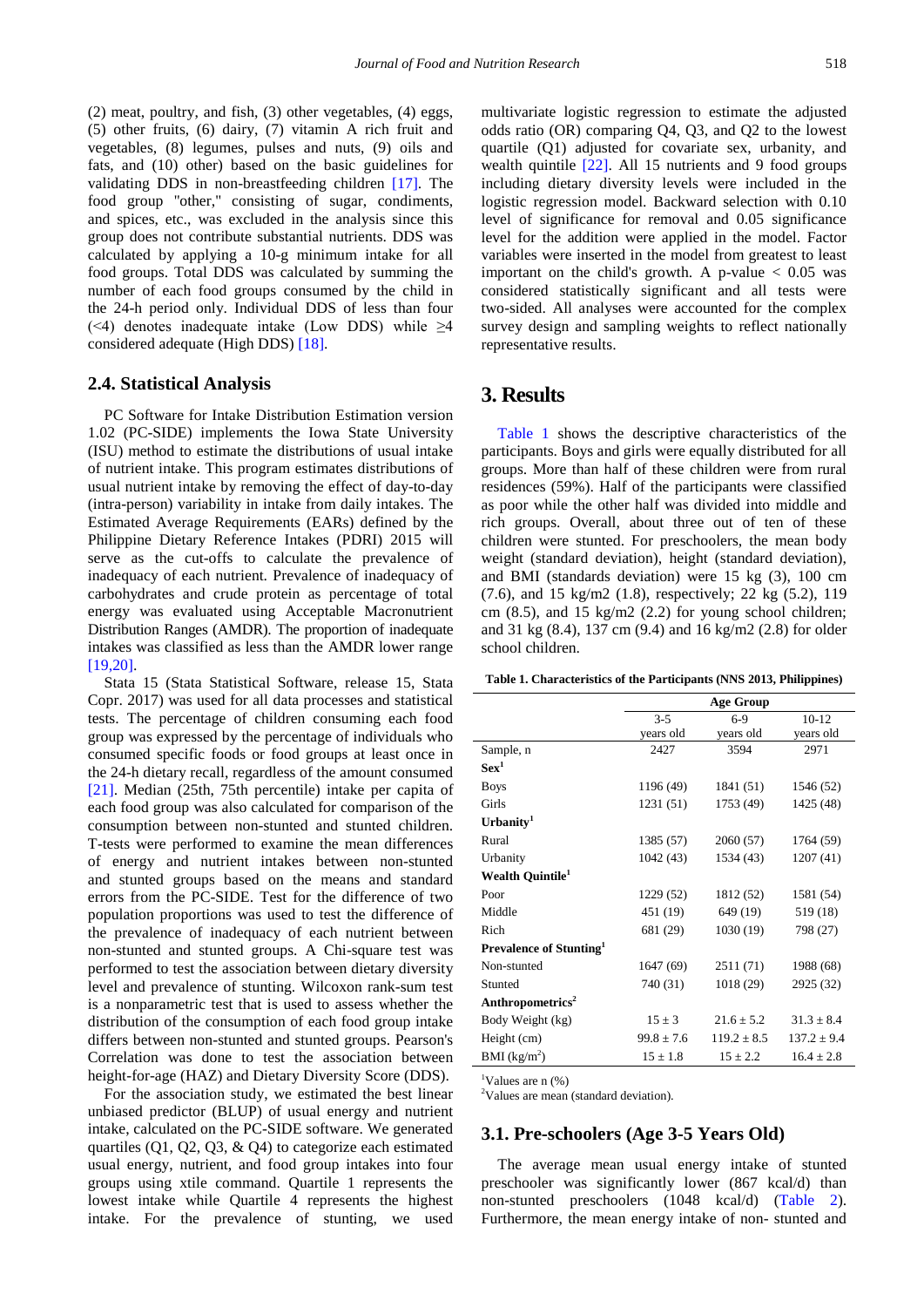stunted children were 10% and 15% lower than the EER, respectively [\(Figure 1\)](#page-4-0).

The mean carbohydrate intake as a percentage of total energy was significantly higher for stunted preschoolers in contrast with the non-stunted preschoolers. All mean nutrient intakes of stunted preschoolers were significantly lower compared to the mean nutrient intakes of non-stunted preschoolers. Although a high prevalence of inadequacy was noticed for fiber, calcium, and iron intake for both groups, results showed that stunted preschoolers had a significantly higher prevalence of inadequacy compared to non-stunted preschoolers [\(Table 2\)](#page-3-0). Also, the correlation test showed that DDS was positively correlated to the height-for-age Z-score  $(p=0.122, P<0.001)$  ([Figure 2\)](#page-5-0), and the chi-square test confirmed a significant association between the prevalence of stunting and DDS level [\(Table 5\)](#page-5-1). The consumption of Meat, Pork, and Fish, Cereals, Roots, and Tubers and Dairy significantly differ between non-stunted and stunted preschoolers [\(Table 6\)](#page-6-0).

### **3.2. Young Children (Age 6-9 Years Old)**

In [Table 3,](#page-4-1) the average mean usual energy intake of stunted young children was significantly lower (1126 kcal/d) than non-stunted young children (1289 kcal/d). Furthermore, the mean energy intake of non- stunted and stunted children were 19% and 18% higher than the EER, respectively [\(Figure 1\)](#page-4-0).

The mean nutrient intakes of stunted young children were significantly lower compared to the mean nutrient intakes of non-stunted young children except for carbohydrates as a percentage of the total energy. Mean carbohydrate as a percentage of total energy was significantly higher for stunted young children as compared with non-stunted young children. For both groups, the inadequacy of calcium and iron was highly prevalent ranging from 70%-95% followed by vitamin C, folate, thiamin, and riboflavin with 42%-69%. However, stunted young children had a higher prevalence of inadequacy compared to non-stunted young children for all nutrients except for vitamin C and protein [\(Table 3\)](#page-4-1). The correlation test showed that DDS was positively correlated to the height-for-age Z-score  $(p=0.094, P<0.001)$  ([Figure 2\)](#page-5-0), and the chi-square test showed a significant association between the prevalence of stunting and DDS level [\(Table 5\)](#page-5-1). The consumption of Meat, Pork, and Fish and Cereals, Roots and Tubers, and Dairy significantly differ between non-stunted and stunted young school children [\(Table 7\)](#page-6-1).

### **3.3. Older Children (Age 10-12 Years Old)**

Also in [Table 2,](#page-3-0) the average mean usual energy intake of stunted older children was significantly lower (1339 kcal/d) than non-stunted older children (1618 kcal/d). [\(Table 2\)](#page-3-0). Furthermore, the mean EER of non- stunted older children (2020 kcal/d) was 25% higher compared to their average energy intake (1618 kcal/d) while the average EER of stunted older children (1716 kcal/d) was 28% higher compared to the mean energy intake (1339 kcal/d) [\(Figure 1\)](#page-4-0).

| Table 2. Mean Usual Nutrient Intakes and Prevalence of Inadequacy for All 3-5 Year Old By Height Status |  |  |
|---------------------------------------------------------------------------------------------------------|--|--|
|---------------------------------------------------------------------------------------------------------|--|--|

<span id="page-3-0"></span>

|                               |                       | $Mean \pm SE$   |                   |                          | <b>Prevalence of Inadequacy</b> |  |
|-------------------------------|-----------------------|-----------------|-------------------|--------------------------|---------------------------------|--|
| <b>Nutrients</b>              | EAR/AMDR <sup>1</sup> | Non-stunted     | <b>Stunted</b>    | Non-stunted              | <b>Stunted</b>                  |  |
| Sample, n                     |                       | 1642            | 735               |                          |                                 |  |
| <b>Macronutrients</b>         |                       |                 |                   |                          |                                 |  |
| Energy (kcal/d)               |                       | $1048 \pm 28.2$ | $867.6 \pm 10.9*$ |                          |                                 |  |
| Crude Protein $(g/d)$         | 17.5                  | $33.2 \pm 0.3$  | $27.1 \pm 0.4*$   | $\tau$                   | 18*                             |  |
| Carbohydrate $(g/d)$          |                       | $169.8 \pm 1.4$ | $149.1 \pm 1.9*$  | -                        | ٠                               |  |
| As percentage of total energy |                       |                 |                   |                          |                                 |  |
| Protein $(\% )$               | $6 - 15^{\circ}$      | $12.8 \pm 0.05$ | $12.5 \pm 0.1*$   | $\overline{0}$           | $\overline{0}$                  |  |
| Carbohydrate (%)              | $55 - 79^{\circ}$     | $66.1 \pm 0.2$  | $74.6 \pm 0.3*$   | 10                       | $5*$                            |  |
| <b>B</b> vitamins             |                       |                 |                   |                          |                                 |  |
| Thiamine (mg/d)               | 0.4                   | $0.6 \pm 0.01$  | $0.4 \pm 0.01*$   | 35                       | 58*                             |  |
| Riboflavin (mg/d)             | 0.4                   | $0.7 \pm 0.01$  | $0.4 \pm 0.01*$   | 33                       | $62*$                           |  |
| Niacin $(mg/d)$               | 5                     | $9.5 \pm 0.1$   | $7.9 \pm 0.1*$    | 8                        | 18*                             |  |
| Vitamin B6 (mg/d)             | 0.5                   | $0.7 \pm 0.01$  | $0.6 \pm 0.01*$   | 27                       | $42*$                           |  |
| Vitamin B12 $(mg/d)$          | 0.9                   | $2.1 \pm 0.03$  | $1.8 \pm 0.04*$   | 16                       | $27*$                           |  |
| Folate DFE $(\mu g/d)$        | 160                   | $138.4 \pm 1.7$ | $121.1 \pm 2.8^*$ | 69                       | $76*$                           |  |
| <b>Bone-related nutrients</b> |                       |                 |                   |                          |                                 |  |
| Calcium $(mg/d)$              | 440                   | $323.2 \pm 5.5$ | $217.4 \pm 4.9*$  | 79                       | $94*$                           |  |
| Phosphorus (mg/d)             | 405                   | $525.3 \pm 5.4$ | $416.7 \pm 6^*$   | 33                       | $53*$                           |  |
| Zinc $(mg/d)$                 | 3.25                  | $3.8 \pm 0.04$  | $3 \pm 0.05*$     | 43                       | 66*                             |  |
| <b>Other micronutrients</b>   |                       |                 |                   |                          |                                 |  |
| Vitamin $C$ (mg/d)            | 17                    | $19.9 \pm 0.5$  | $16.8 \pm 0.5^*$  | 54                       | $63*$                           |  |
| Iron $(mg/d)$                 | 7.5                   | $6 \pm 0.1$     | $4.7 \pm 0.1*$    | 75                       | 89*                             |  |
| Magnesium $(mg/d)$            | 70 <sup>b</sup>       | $97.6 \pm 1.1$  | $83.5 \pm 1.3*$   | $\overline{\phantom{a}}$ | ٠                               |  |

1 Philippine Dietary Reference Intakes (PDRI) 2015 recommendations

<sup>a</sup>Values shown for protein and carbohydrates as percentage of total energy are AMDRs, not EAR.

<sup>b</sup>Value was the Recommended Nutrient Intake (RNI) not EAR.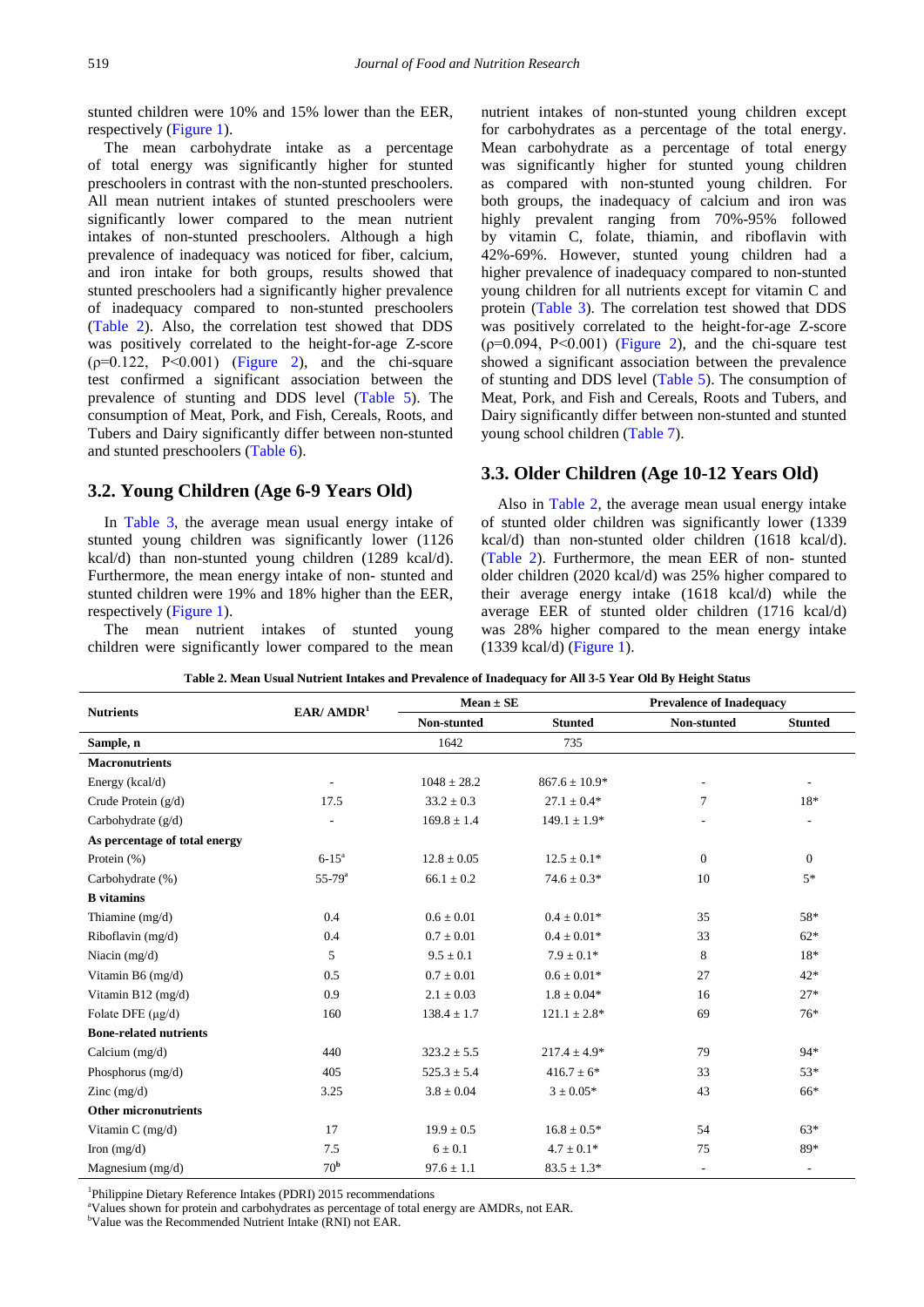<span id="page-4-0"></span>

Figure 1. Comparing the Usual Mean Energy Intake to the Estimated Energy Requirement (EER) and Recommended Energy Intake (REI) By Height Status. (Sources: Institute of Medicine and Philippine Dietary Reference Intakes)

<span id="page-4-1"></span>

|                               |                        |                 | $Mean \pm SE$     |                          | <b>Prevalence of Inadequacy</b> |  |
|-------------------------------|------------------------|-----------------|-------------------|--------------------------|---------------------------------|--|
| <b>Nutrients</b>              | <b>EAR/ AMDR</b>       | Non-stunted     | <b>Stunted</b>    | Non-stunted              | <b>Stunted</b>                  |  |
| Sample, n                     |                        | 2507            | 1013              |                          |                                 |  |
| <b>Macronutrients</b>         |                        |                 |                   |                          |                                 |  |
| Energy (kcal/d)               |                        | $1289 \pm 8.1$  | $1126 \pm 13.9*$  |                          | $\overline{\phantom{a}}$        |  |
| Crude Protein (g/d)           | 24                     | $40.3 \pm 0.2$  | $34.6 \pm 0.4*$   | 7                        | $24*$                           |  |
| Carbohydrate (g/d)            |                        | $218 \pm 1.4$   | $202.7\pm2.5^*$   |                          |                                 |  |
| As percentage of total energy |                        |                 |                   |                          |                                 |  |
| Protein $(\%)$                | $6 - 15^a$             | $12.7 \pm 0.04$ | $12.5 \pm 0.06*$  | $\boldsymbol{0}$         | $\boldsymbol{0}$                |  |
| Carbohydrate (%)              | $55 - 79$ <sup>a</sup> | $68.5 \pm 0.1$  | $72.5 \pm 0.2*$   | $\overline{4}$           | $2*$                            |  |
| <b>B</b> vitamins             |                        |                 |                   |                          |                                 |  |
| Thiamine (mg/d)               | 0.55                   | $0.6 \pm 0.01$  | $0.5 \pm 0.01*$   | 42                       | $65*$                           |  |
| Riboflavin (mg/d)             | 0.55                   | $0.6 \pm 0.01$  | $0.5 \pm 0.01*$   | 51                       | $72*$                           |  |
| Niacin $(mg/d)$               | $\tau$                 | $12.3 \pm 0.1$  | $10.6 \pm 0.1*$   | 7                        | $23*$                           |  |
| Vitamin B6 (mg/d)             | 0.65                   | $0.9 \pm 0.01$  | $0.8 \pm 0.01*$   | 22                       | $41*$                           |  |
| Vitamin B12 (mg/d)            | 1.15                   | $2.5\pm0.03$    | $2.4 \pm 0.05*$   | 10                       | $19*$                           |  |
| Folate DFE $(\mu g/d)$        | 160                    | $157.9 \pm 1.6$ | $150.9 \pm 3.1*$  | 59                       | $65*$                           |  |
| <b>Bone-related nutrients</b> |                        |                 |                   |                          |                                 |  |
| Calcium $(mg/d)$              | 440                    | $270 \pm 2.4$   | $226.4 \pm 3.6^*$ | 91                       | 95*                             |  |
| Phosphorus (mg/d)             | 405                    | $606.1 \pm 4$   | $534.5 \pm 6.8^*$ | 13                       | $30*$                           |  |
| Zinc $(mg/d)$                 | 3.4                    | $4.5 \pm 0.04$  | $3.7\pm0.06^*$    | 31                       | $52*$                           |  |
| <b>Other micronutrients</b>   |                        |                 |                   |                          |                                 |  |
| Vitamin C (mg/d)              | 22.5                   | $22.3 \pm 0.3$  | $19.7 \pm 0.5^*$  | 69                       | $61*$                           |  |
| Iron $(mg/d)$                 | 8.2                    | $7.5 \pm 0.1$   | $6.1\pm0.1^*$     | 70                       | $81*$                           |  |
| Magnesium (mg/d)              | 90 <sup>b</sup>        | $122.2 \pm 0.8$ | $113.9 \pm 1.5*$  | $\overline{\phantom{a}}$ | $\overline{\phantom{a}}$        |  |

| Table 3. Mean Usual Nutrient Intakes and Prevalence of Inadequacy for All 6-9 Year Old By Height Status |  |  |
|---------------------------------------------------------------------------------------------------------|--|--|
|                                                                                                         |  |  |

1 Philippine Dietary Reference Intakes (PDRI) 2015 recommendations

<sup>a</sup>Values shown for protein and carbohydrates as percentage of total energy are AMDRs, not EAR.

<sup>b</sup>Value was the Recommended Nutrient Intake (RNI) not EAR.

The mean carbohydrates as a percentage of total energy were significantly higher for stunted older children compared to non-stunted children. All other mean nutrients were lower for stunted older children compared to non-stunted children. High prevalence of inadequacy of calcium, iron, vitamin C, phosphorus, folate, riboflavin, and thiamin intake was ascertained for both groups spanning from 56%-98%. Stunted older children were more inadequate for all nutrients except for protein, folate, and vitamin C as compared to non-stunted older children [\(Table 4\)](#page-5-2). DDS remained positively associated with the height-for-age Z-score ( $\rho$ =0.096, P<0.001) ([Figure 2\)](#page-5-0) while the chi-square test showed no significant association between the prevalence of stunting and DDS level [\(Table 5\)](#page-5-1). The consumption of Meat, Pork, and Fish and Cereals, Roots, and Tubers significantly differ between non-stunted and stunted older school children [\(Table 8\)](#page-6-2).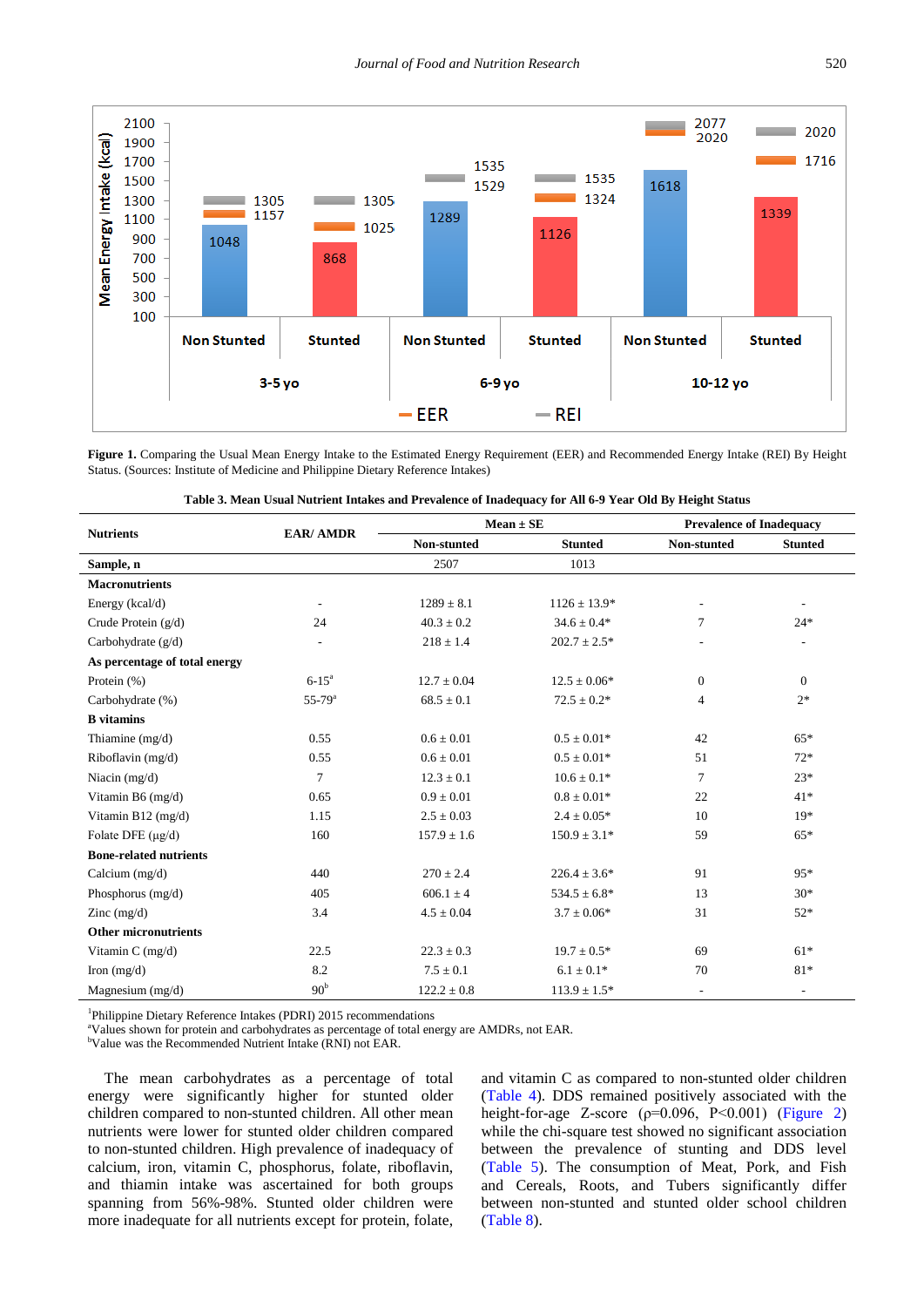<span id="page-5-2"></span>

|                               |                          | $Mean \pm SE$   |                   | <b>Prevalence of Inadequacy</b> |                          |
|-------------------------------|--------------------------|-----------------|-------------------|---------------------------------|--------------------------|
| <b>Nutrients</b>              | <b>EAR/ AMDR</b>         | Non-stunted     | <b>Stunted</b>    | Non-stunted                     | <b>Stunted</b>           |
| Sample, n                     |                          | 1981            | 936               |                                 |                          |
| <b>Macronutrients</b>         |                          |                 |                   |                                 |                          |
| Energy (kcal/d)               | $\overline{\phantom{a}}$ | $1618 \pm 11.7$ | $1339 \pm 15.2^*$ | $\overline{\phantom{a}}$        | $\overline{\phantom{a}}$ |
| Crude Protein $(g/d)$         | 34.5                     | $50.4 \pm 0.4$  | $41.2 \pm 0.4*$   | 16                              | $34*$                    |
| Carbohydrate $(g/d)$          | ÷,                       | $282.2 \pm 2.1$ | $243.9 \pm 2.9*$  | $\overline{\phantom{a}}$        | $\overline{\phantom{a}}$ |
| As percentage of total energy |                          |                 |                   |                                 |                          |
| Protein $(\% )$               | $6 - 15^a$               | $12.6 \pm 0.04$ | $12.5 \pm 0.05*$  | $\theta$                        | $\mathbf{0}$             |
| Carbohydrate (%)              | $55 - 79^{\circ}$        | $70.6 \pm 0.2$  | $73.3 \pm 0.2*$   | 3                               | $1*$                     |
| <b>B</b> vitamins             |                          |                 |                   |                                 |                          |
| Thiamine $(mg/d)$             | 0.75                     | $0.8 \pm 0.01$  | $0.6 \pm 0.01*$   | 56                              | $81*$                    |
| Riboflavin (mg/d)             | 0.8                      | $0.7 \pm 0.01$  | $0.5 \pm 0.01*$   | 74                              | 89*                      |
| Niacin $(mg/d)$               | 9.5                      | $15.7 \pm 0.1$  | $12.7 \pm 0.1*$   | 11                              | $25*$                    |
| Vitamin B6 $(mg/d)$           | 0.9                      | $1.1 \pm 0.01$  | $0.9\pm0.01*$     | 31                              | $53*$                    |
| Vitamin B12 $(mg/d)$          | 1.6                      | $3 \pm 0.03$    | $2.9 \pm 0.05*$   | 14                              | 18*                      |
| Folate DFE $(\mu$ g/d)        | 250                      | $185.3 \pm 2.4$ | $176.2 \pm 4.2^*$ | 79                              | $80^{\rm NS}$            |
| <b>Bone-related nutrients</b> |                          |                 |                   |                                 |                          |
| Calcium $(mg/d)$              | 440                      | $304.9 \pm 2.8$ | $254 \pm 4*$      | 88                              | $92*$                    |
| Phosphorus (mg/d)             | 1055                     | $762.8 \pm 5.7$ | $634.8 \pm 7.2*$  | 87                              | $95*$                    |
| Zinc $(mg/d)$                 | 4.25                     | $5.7 \pm 0.1$   | $4.2\pm0.05^*$    | 33                              | 58*                      |
| <b>Other micronutrients</b>   |                          |                 |                   |                                 |                          |
| Vitamin C (mg/d)              | 34.5                     | $23.5 \pm 0.4$  | $21 \pm 0.5*$     | 81                              | 83 <sup>NS</sup>         |
| Iron $(mg/d)$                 | 13.4                     | $8.6 \pm 0.1$   | $6.6 \pm 0.1*$    | 90                              | 98*                      |
| Magnesium $(mg/d)$            | $155^{\rm b}$            | $156.1 \pm 1.3$ | $134.7 \pm 1.7*$  | $\overline{\phantom{a}}$        | $\overline{\phantom{a}}$ |

**Table 4. Mean Usual Nutrient Intakes and Prevalence of Inadequacy for All 10-12 Year Old By Height Status**

<sup>1</sup>Philippine Dietary Reference Intakes (PDRI) 2015 recommendations

<sup>a</sup>Values shown for protein and carbohydrates as percentage of total energy are AMDRs, not EAR.<br><sup>b</sup>Value was the Recommended Nutrient Intake (RNI) not EAR.

<span id="page-5-0"></span>

**Figure 2.** Mean Height-For Age Z-Score by Dietary Diversity Score

|  |  | Table 5. Dietary Diversity Score Level By Height Status |
|--|--|---------------------------------------------------------|
|  |  |                                                         |

<span id="page-5-1"></span>

|                    | Non-stunted | <b>Stunted</b> | $p-value2$   |
|--------------------|-------------|----------------|--------------|
|                    | $n$ (% row) | $n$ (% row)    | $n$ (% row)  |
| 3-5 years old      |             |                |              |
| High DDS $(≥4)$    | 510 (74.6)  | 174(25.4)      | $0.000*$     |
| Low DDS $(\leq 4)$ | 1132 (66.9) | 561 (33.1)     |              |
| 6-9 years old      |             |                |              |
| High DDS $(≥4)$    | 841 (74.4)  | 290(25.6)      | $0.005*$     |
| Low DDS $(\leq 4)$ | 1666(69.7)  | 723(30.3)      |              |
| 10-12 years old    |             |                |              |
| High DDS $(≥4)$    | 736 (69)    | 332 (31)       | $0.376^{NS}$ |
| Low DDS $(\leq 4)$ | 1245 (67.3) | 604(32.7)      |              |

<sup>2</sup>Chi-square Test for Association, \*significant at  $\alpha$ =0.05.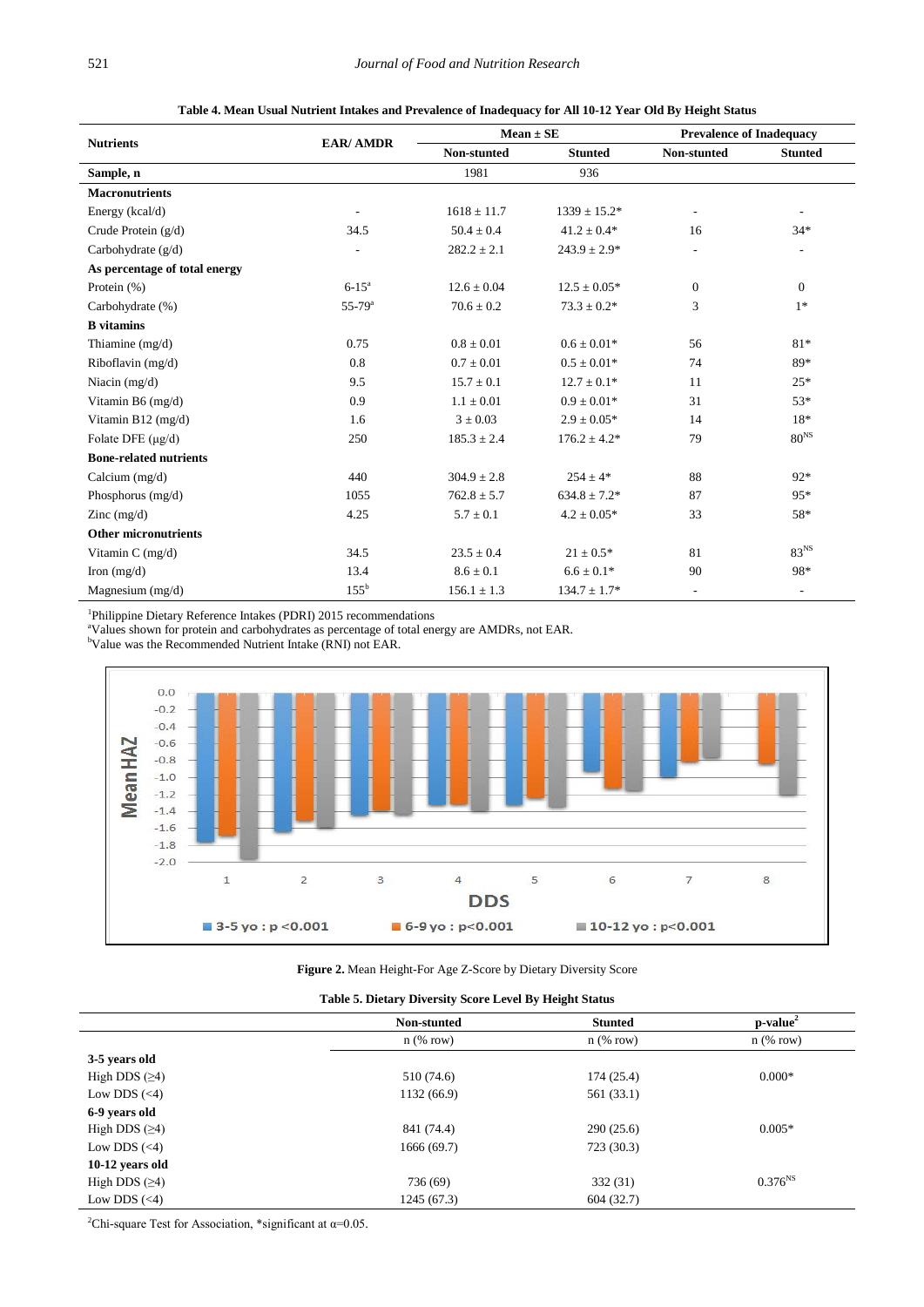<span id="page-6-0"></span>

|                                      | Non-stunted $(n=1647)$    |                    | Stunted $(n=740)$         |                    |                         |
|--------------------------------------|---------------------------|--------------------|---------------------------|--------------------|-------------------------|
| <b>Food Groups</b>                   | Children Consuming, n (%) | Food Intake, $g^1$ | Children Consuming, n (%) | Food Intake, $g^1$ | $p$ -value <sup>2</sup> |
| Cereals, roots and tubers            | 1645 (99)                 | 157.2 (103, 226)   | 738 (99)                  | 140.6 (95, 205)    | $0.007*$                |
| Meat, poultry, fish                  | 1382 (84)                 | 60.1(30, 102)      | 577 (78)                  | 44.1 (22, 71)      | $0.000*$                |
| Other vegetables                     | 402(24)                   | 21.8 (12, 38)      | 209(28)                   | 21.1(13, 32)       | 0.287                   |
| Eggs                                 | 448 (27)                  | 35.2(18, 55)       | 187(25)                   | 31(18, 46)         | 0.187                   |
| Other fruits                         | 260(16)                   | 53.1 (22, 108)     | 140 (19)                  | 53.1 (23, 94)      | 0.928                   |
| Dairy                                | 690 (42)                  | 33(19, 72)         | 169 (23)                  | 28.2(10, 48)       | $0.001*$                |
| Vitamin A rich fruits and vegetables | 394 (24)                  | 10(5, 20)          | 222(30)                   | 11.7(6, 21)        | 0.263                   |
| Legumes, pulses and nuts             | 290(18)                   | 17.5(9, 33)        | 126(17)                   | 17.4(9, 33)        | 0.739                   |
| Oils and Fats                        | 1008(61)                  | 3.8(2, 7)          | 408 (55)                  | 3.6(2, 7)          | 0.975                   |

**Table 6. Percentage Consuming and Food Group Intake of Preschoolers Aged 3-5 Years Old By Height Status**

1 Values are medians (25th, 75th percentiles)

<sup>2</sup> Wilcoxon rank-sum test, \*significant at  $\alpha$ =0.05.

#### **Table 7. Percentage Consuming and Food Group Intake of Young School Children Aged 6-9 Years Old By Height Status**

<span id="page-6-1"></span>

|                                      | Non-stunted $(n=2511)$    |                    | Stunted $(n=1018)$          |                    |                         |
|--------------------------------------|---------------------------|--------------------|-----------------------------|--------------------|-------------------------|
| <b>Food Groups</b>                   | Children Consuming, n (%) | Food Intake, $g^1$ | Children Consuming, $n(\%)$ | Food Intake, $g^1$ | $p$ -value <sup>2</sup> |
| Cereals, roots and tubers            | 2511 (100)                | 215.2 (164, 298)   | 1018 (100)                  | 198.7 (140, 285)   | $0.001*$                |
| Meat, poultry, fish                  | 2273 (90)                 | 75.1 (40, 130)     | 834 (82)                    | 59.5 (30, 104)     | $0.000*$                |
| Other vegetables                     | 737 (29)                  | 27.7(14, 52)       | 305(30)                     | 28.4(16, 55)       | 0.052                   |
| Eggs                                 | 726 (29)                  | 35.2(19, 55)       | 247(24)                     | 35.2(21, 55)       | 0.65                    |
| Other fruits                         | 406(16)                   | 53 (22, 111)       | 206(20)                     | 66.4 (26, 118)     | 0.094                   |
| Dairy                                | 588 (23)                  | 21.9(12, 40)       | 125(12)                     | 18.8(9, 33)        | $0.01*$                 |
| Vitamin A rich fruits and vegetables | 699 (28)                  | 11.7(6, 23)        | 348 (34)                    | 12.7(6, 27)        | 0.075                   |
| Legumes, pulses and nuts             | 469 (19)                  | 18(10, 36)         | 213(21)                     | 18.3 (13, 39)      | 0.254                   |
| Oils and Fats                        | 1712 (68)                 | 5(3, 9)            | 599 (29)                    | 5(2, 8)            | 0.06                    |

1 Values are medians (25th, 75th percentiles)

<sup>2</sup> Wilcoxon rank-sum test, \*significant at  $\alpha$ =0.05.

#### **Table 8. Percentage Consuming and Food Group Intake of Older School Children Aged 10-12 Years Old By Height Status**

<span id="page-6-2"></span>

|                                      | Non-stunted $(n=1988)$    |                   | Stunted $(n=937)$     |                   |                         |
|--------------------------------------|---------------------------|-------------------|-----------------------|-------------------|-------------------------|
| <b>Food Groups</b>                   | Children Consuming, n (%) | Food Intake, $gT$ | Children Consuming, % | Food Intake, $gT$ | $p$ -value <sup>2</sup> |
| Cereals, roots and tubers            | 1986 (99)                 | 284.7 (199, 397)  | 936 (99)              | 245.9 (165, 351)  | $0.000*$                |
| Meat, poultry, fish                  | 1811 (91)                 | 96.4 (50, 157)    | 799 (85)              | 69.5 (35, 122)    | $0.000*$                |
| Other vegetables                     | 668 (34)                  | 32.6(16, 64)      | 314 (33)              | 35.7(19, 67)      | 0.265                   |
| Eggs                                 | 534 (27)                  | 35.2(20, 55)      | 218 (23)              | 35.2(22, 55)      | 0.508                   |
| Other fruits                         | 326(16)                   | 67.5 (31, 142)    | 198 (21)              | 64.3 (26, 106)    | 0.451                   |
| Dairy                                | 330 (17)                  | 19.9(10, 46)      | 101(11)               | 18.8(10, 33)      | 0.105                   |
| Vitamin A rich fruits and vegetables | 687 (34)                  | 16.1(7, 32)       | 339 (36)              | 16.4(8, 35)       | 0.48                    |
| Legumes, pulses and nuts             | 422(21)                   | 26.2(16, 51)      | 207(22)               | 26.2(13, 52)      | 0.712                   |
| Oils and Fats                        | 1361 (68)                 | 5.4(3, 10)        | 585 (62)              | 5(2,8)            | 0.168                   |

1 Values are medians (25th, 75th percentiles)

<sup>2</sup> Wilcoxon rank-sum test, \*significant at  $\alpha$ =0.05.

#### **3.4. Logistic Regression Analysis**

[Table 9](#page-7-0) - [Table 11](#page-7-1) shows the association between food group intakes, nutrient intakes, and the prevalence of stunting. For preschoolers, after adjustment children with higher intake of calcium (Q4) (OR=0.53, 95% CI: 0.38, 0.76) were less likely to become stunted compared to lowest calcium intake (Q1) [\(Table 9\)](#page-7-0). For young school-aged children, risk of stunting was less frequent among children with higher intakes of crude protein (Q4) (OR=0.59, 95% CI: 0.41, 0.84) iron (Q4) (OR=0.67, 95% CI: 0.46, 0.97) and lower intake of magnesium (Q4) (OR=1.42, 95% CI: 1.02, 1.98) [\(Table 10\)](#page-7-2). Compared to the lowest quartile of crude protein and thiamin intake (Q1), higher intake of protein and thiamin (Q4) was associated with 40% and 34% reduced odds of being stunted among older school-aged children after adjusting for potential confounders (sex, urbanity, wealth quintile) (OR=0.60, 95% CI: 0.42, 0.87) (OR=0.66, 95% CI: 0.45, 0.98) [\(Table 11\)](#page-7-1).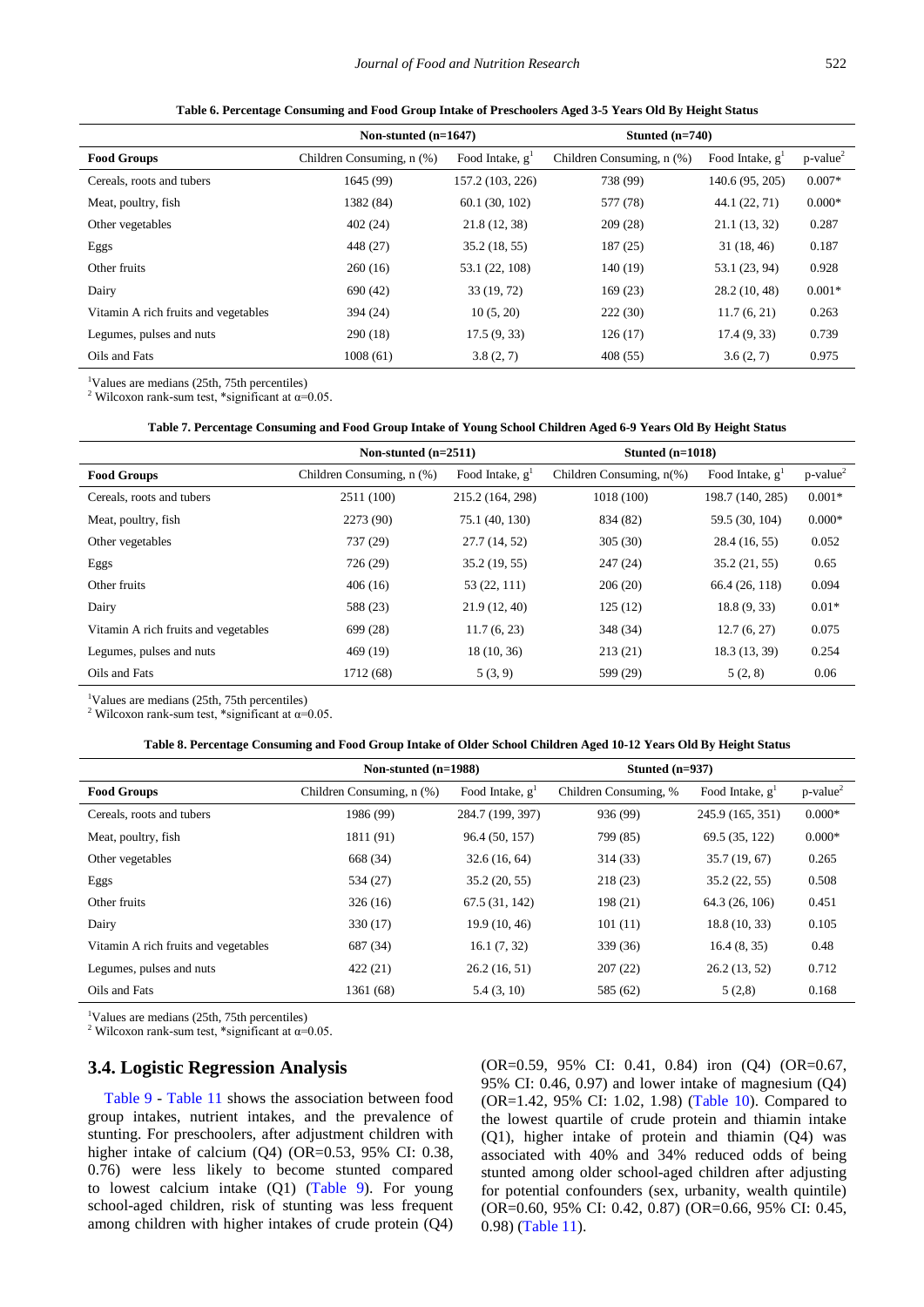**Table 9. Adjusted Odds Ratio (OR) of the Estimated Usual Nutrient Intakes for Stunted Filipino Preschool Children Aged 3-5 Years Old, NNS 2013**

#### <span id="page-7-1"></span>**Table 11. Adjusted Odds Ratio (OR) of the Estimated Usual Nutrient Intakes For Stunted Filipino Older School Children Aged 10-12 Years Old, NNS 2013**

<span id="page-7-0"></span>

| <b>Factors</b>         |                | Adjusted OR <sup>1</sup> (95% CI)                                       | p-value    | <b>Factors</b>         |                | Adjusted OR <sup>1</sup> (95% CI) | p-value    |
|------------------------|----------------|-------------------------------------------------------------------------|------------|------------------------|----------------|-----------------------------------|------------|
| Sex                    | Male           |                                                                         |            | Sex                    | Male           |                                   |            |
|                        | Female         | 1.08(0.85, 1.35)                                                        | 0.523      |                        | Female         | 0.67(0.56, 0.80)                  | $< 0.001*$ |
| Urbanity               | Rural          |                                                                         |            |                        |                |                                   |            |
|                        | Urban          | 0.96(0.75, 1.24)                                                        | 0.773      | Urbanity               | Rural          |                                   |            |
|                        |                |                                                                         |            |                        | Urban          | 0.87(0.71, 1.05)                  | 0.157      |
| <b>Wealth Tertiles</b> | Poor           |                                                                         |            |                        |                |                                   |            |
|                        | Middle         | 0.46(0.34, 0.61)                                                        | $< 0.001*$ | <b>Wealth Tertiles</b> | Poor           |                                   |            |
|                        | Rich           | 0.24(0.17, 0.34)                                                        | $< 0.001*$ |                        | Middle         | 0.61(0.48, 0.78)                  | $< 0.001*$ |
|                        |                |                                                                         |            |                        | Rich           | 0.38(0.31, 0.49)                  | $< 0.001*$ |
| Calcium                | Q1             |                                                                         |            |                        |                |                                   |            |
|                        | Q <sub>2</sub> | 0.85(0.61, 1.17)                                                        | 0.318      |                        |                |                                   |            |
|                        | Q <sub>3</sub> | 0.58(0.42, 0.82)                                                        | $0.002*$   | Crude Protein          | Q <sub>1</sub> |                                   |            |
|                        | Q <sub>4</sub> | 0.53(0.38, 0.76)                                                        | $0.001*$   |                        | Q <sub>2</sub> | 0.94(0.72, 1.21)                  | 0.627      |
|                        |                | Abbreviations: CI, confidence interval; OR, odds ratio.                 |            |                        | Q <sub>3</sub> | 0.66(0.48, 0.90)                  | $0.010*$   |
|                        |                | Using multiple logistic regression analysis adjusted for sex, urbanity, |            |                        | Q <sub>4</sub> | 0.60(0.42, 0.87)                  | $0.007*$   |

Using multiple logistic regression analysis adjusted for sex, urbanity, and wealth tertiles.

Note: Quartile 1 represents the lowest intake while Quartile 4 represents the highest intake.

**Table 10. Adjusted Odds Ratio (OR) of the Estimated Usual Nutrient Intakes For Stunted Filipino Young School Children Aged 6-9 Years Old, NNS 2013**

<span id="page-7-2"></span>

| <b>Factors</b>         |                      | Adjusted OR <sup>1</sup> (95% CI)     | p-value           |
|------------------------|----------------------|---------------------------------------|-------------------|
| Sex                    | Male                 | 1                                     |                   |
|                        | Female               | 0.80(0.68, 0.93)                      | $0.010*$          |
|                        |                      |                                       |                   |
|                        |                      |                                       |                   |
| Urbanity               | Rural                | 1                                     |                   |
|                        | Urban                | 0.80(0.66, 0.94)                      | $0.013*$          |
|                        |                      |                                       |                   |
| <b>Wealth Tertiles</b> | Poor                 | $\mathbf{1}$                          |                   |
|                        | Middle               | 0.67(0.53, 0.83)                      | $<0.001*$         |
|                        | Rich                 | 0.31(0.24, 0.40)                      | $<0.001*$         |
|                        |                      |                                       |                   |
|                        |                      |                                       |                   |
| Crude Protein          | Q1                   | 1                                     |                   |
|                        | Q <sub>2</sub>       | 0.65(0.82, 0.83)                      | $0.001*$          |
|                        | Q <sub>3</sub>       | 0.66(0.49, 0.89)                      | $0.006*$          |
|                        | Q4                   | 0.59(0.41, 0.84)                      | $0.003*$          |
|                        |                      |                                       |                   |
|                        |                      |                                       |                   |
| Iron                   | Q1                   | $\mathbf{1}$                          |                   |
|                        | Q <sub>2</sub>       | 0.81(0.63, 1.06)                      | 0.125             |
|                        | Q <sub>3</sub>       | 0.74(0.54, 1.03)                      | 0.070             |
|                        | Q4                   | 0.67(0.46, 0.97)                      | $0.036*$          |
|                        |                      |                                       |                   |
|                        |                      |                                       |                   |
| Magnesium              | Q1                   | 1                                     |                   |
|                        | Q2                   | 1.12(0.87, 1.42)                      | 0.376             |
|                        |                      |                                       |                   |
|                        |                      |                                       |                   |
|                        | Q <sub>3</sub><br>Q4 | 1.12(0.84, 1.48)<br>1.42 (1.02, 1.98) | 0.419<br>$0.037*$ |

Abbreviations: CI, confidence interval; OR, odds ratio. <sup>1</sup>

<sup>1</sup>Using multiple logistic regression analysis adjusted for sex, urbanity, and wealth tertiles.

Note: Quartile 1 represents the lowest intake while Quartile 4 represents the highest intake.

Abbreviations: CI, confidence interval; OR, odds ratio.

Thiamin 01 1

<sup>1</sup>Using multiple logistic regression analysis adjusted for sex, urbanity, and wealth tertiles.

Q2 0.95 0.72, 1.24) 0.696 Q3 1.04 (0.75, 1.45) 0.797  $Q4 \qquad 0.66 \ (0.45, 0.98) \qquad 0.040*$ 

Note: Quartile 1 represents the lowest intake while Quartile 4 represents the highest intake.

# **4. Discussion**

This study aims to evaluate the association of usual nutrient and food intake of stunted children aged 3 to 12 years old and the risk of stunting. First, we found out that stunted children have significantly lower intakes of almost all key nutrients needed for growth and development and also a high prevalence of inadequacy than non-stunted children. Second, stunted children have lower consumption of Meat and Protein Food, Cereals Roots and Tubers, and Dairy and lack of food diversity than non-stunted children. Lastly, we found a highly significant association between the prevalence of stunting and intake of calcium for preschool children; and crude protein for young and older school-aged children. This association remained significant even after taking potential confounders into account.

Based on the WHO report, the most direct causes of stunting were inadequate nutrition and diseases which causes poor absorption of nutrients. Our results showed that stunted children have significantly low mean energy intake. According to the Food and Agriculture Organization of the United Nation (FAO) the prevalence of undernourishment (proportion of the population whose habitual food consumption is insufficient to provide the dietary energy levels that are required to maintain a normally active and healthy life) of the Philippines was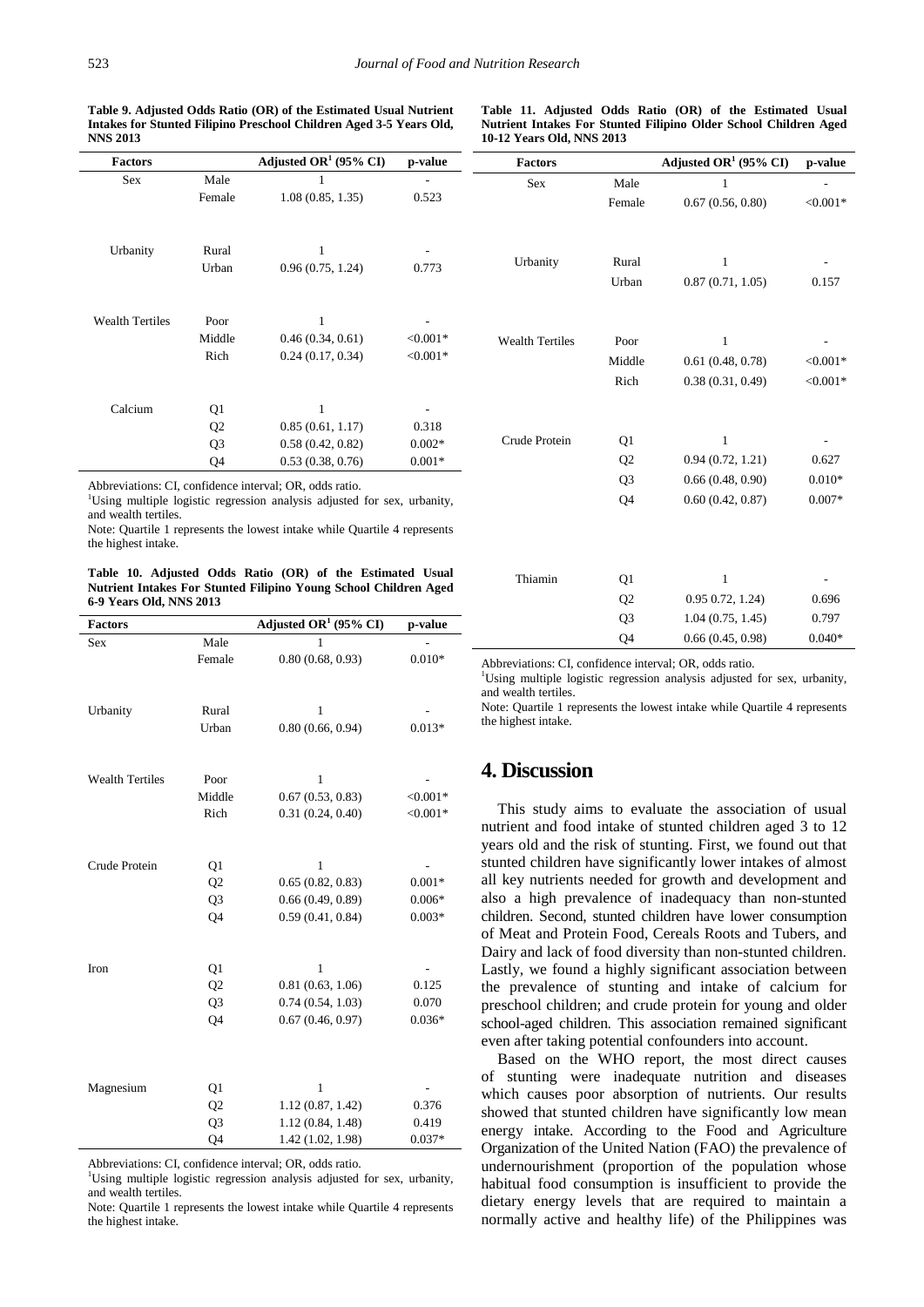13.3% (i. e. 13.9 million people) in the year 2016-2018 [\[23\].](#page-10-2) Tessema, et al. found that linear growth failure in Ethiopian children was more likely to be associated with low-quality protein intake and inadequate energy intake [\[24\].](#page-10-3) During childhood, energy intake from carbohydrates, protein, and fats must be meeting the requirements because during these stages physical activity is increasing. Inadequate intake of energy will hamper the normal physiological growth of children. Also, stunting has a negative implication for the achievement of educational objectives and school performance [\[25,26\].](#page-10-4) Energy serves as fuel to the body for internal functions such as repairs, builds and maintains cells and body tissues, and external functions e.g. walking, eating, running, etc. Researchers claim that calorie was needed for basal metabolism, body composition, digestion and absorption, physical energy, and mental energy [\[27,28\].](#page-10-5) A study analyzed the influence of calorie intake on the human body stating that if the calorie level were too low, muscle mass is broken down for getting energy to support the daily activities, a process known as catabolism which can be very dangerous, the basal metabolic rate will begin to get lower after three days, and a state of discomfort, nutritional deficiencies, fatigue, and irritability is associated with this low level of calorie[s \[29\].](#page-10-6)

Stunted children were more deficient for almost all nutrients compared to non-stunted children. Research studies found out that the mean intake of total protein, phosphorus, calcium, vitamin C, and zinc of stunted children was also significantly lower than those of their non-stunted counterparts [\[30,31\].](#page-10-7) Micronutrients are essential components of a high-quality diet and have an extreme impact on health. Even though nutrients were required in minuscule amount, these are the essential building blocks of healthy brains, bones, and bodies. Inadequate intake of such nutrients leads to micronutrient deficiencies [\[32\].](#page-10-8) Bone was strongly influenced not only by calcium, protein, phosphorus, magnesium, vitamin D, and fluoride but also by several other vitamins and minerals [\[33\].](#page-10-9) Sufficient dietary protein provides the amino acids required for muscle protein synthesis and lessens the risk of falls (e.g. Saropenia - loss of muscle strength and mass) [\[34,35\].](#page-10-10) A long term deficiency of calcium may increase chronic disease risk [\[36,37\].](#page-10-11) Zinc deficiency limits the growth of both animal and human studies [\[38,39,40\].](#page-10-12) Folic acid is essential during pregnancy to prevent neural tube defect to the child's early development and vitamin B12 deficiency may affect the fetal development through disruptions in myelination and inflammatory processes and continuous deficiency of both vitamins are associated with a higher risk of depression in adulthood. Vitamin B12 deficit may lead to acute neurological symptoms affecting the nervous system [\[41,42\].](#page-10-13) Scurvy was brought about by lack of vitamin C which describes as hemorrhage which can happen in practically any organ and bone development is adjusted and get weak [\[43\].](#page-10-14) Positive balance phosphorus along with calcium supports bone augmentation and maintenance [\[44\].](#page-10-15) 

Our study also showed that stunted children have low consumption of Meat, Pork, and Fish, Cereals, Roots and Tubers, and Dairy. A study conducted by Esfarjani, et al. claims that dietary patterns with high in protein (e.g. dairy, legumes, and meat products) and carbohydrates (e.g. fruits, sweets, and desserts) potentially associated with the declined

risk of stunting [\[45\].](#page-10-16) Also, low consumption meat and dairy product were associated with the prevalence of stunting [\[46,47,48\].](#page-10-17) More than 90% were inadequate in calcium intake and a very low percentage of children consuming dairy. Dairy has an ample of calcium content. Dairy consumption should be recommended to increase in Filipino populations to improve the calcium intake and prevent osteoporosis or other bone-related diseases caused by calcium deficiency. Red meat contains essential nutrients such as protein, essential amino acids, vitamins, and minerals that are the most common nutrient shortages in the world, including vitamin A, iron, and zinc [\[49\].](#page-10-18) However, we should consider animal foods high in saturated fat and cholesterol like meat may have bad implications to our health [\[50\].](#page-10-19) Cereals, Roots, and Tubers provide carbohydrates and carbohydrate is the main source of energy that is needed for daily activities and the primary fuel source for your brain's high energy demand[s \[51\].](#page-10-20)

Higher calcium intake was a significant factor in reducing the risk of stunting for preschool children. Prevalence of calcium intake among Filipino toddlers was extremely high and rice and sweetened beverages were top 3 and 4 sources calcium. Three out of ten children aged 3-5 years old were consuming cow's milk (6). In our results, almost half (42%) of non-stunted preschoolers were consuming dairy while only 23% for stunted preschoolers. A study also supported our result that a low intake of calcium seems to significantly contribute to the high levels of stunting [\[52\].](#page-10-21) Dietary calcium and calcium supplementation resulted in higher bone mineral content (BMC), bone mineral density (BMD), and size-adjusted BMC of Gambian children and elderly (>50 years old) [\[53,54\].](#page-10-22) Consumption of milk, milk products, and other calcium-rich food such as small fish and shellfish must increase to reduce the risk of stunting.

Higher protein intake was a significant factor in reducing the risk of stunting during school age (6-9 years old and 10-12 years old). Low protein intake was a substantial risk factor for stunting in school-aged children [\[55\].](#page-10-23) Lee's study on dietary protein consumption patterns in countries in Southeast Asia with high rates of stunting indicated that the predominant staples in the Southeast Asian diet were rice and other cereals, low levels of usable protein, and lack of essential amino acids and micronutrients. [\[56\].](#page-10-24) Protein-energy malnutrition (PEM) was one of the major deficiency disorders and manifested by children for being underweight, wasted, and stunted resulting from inadequate intake of energy and/or protein-rich food [\[57\].](#page-10-25) Studies persistently proved that eating more protein leads to improved bone health [\[58,59,60,61\].](#page-10-26) High-quality protein food provides the amino acids which play a critical role in the body. Insufficient protein-quality food (animal-source and/or plant source) increased the risk of inadequate intake of protein and most micronutrients, especially children [\[62\].](#page-11-0)

## **5. Strengths and Limitations**

This study provides population-based sources of data on the food and nutrient intake of stunted school children which may contribute to the understanding of the still high prevalence of stunting in the country.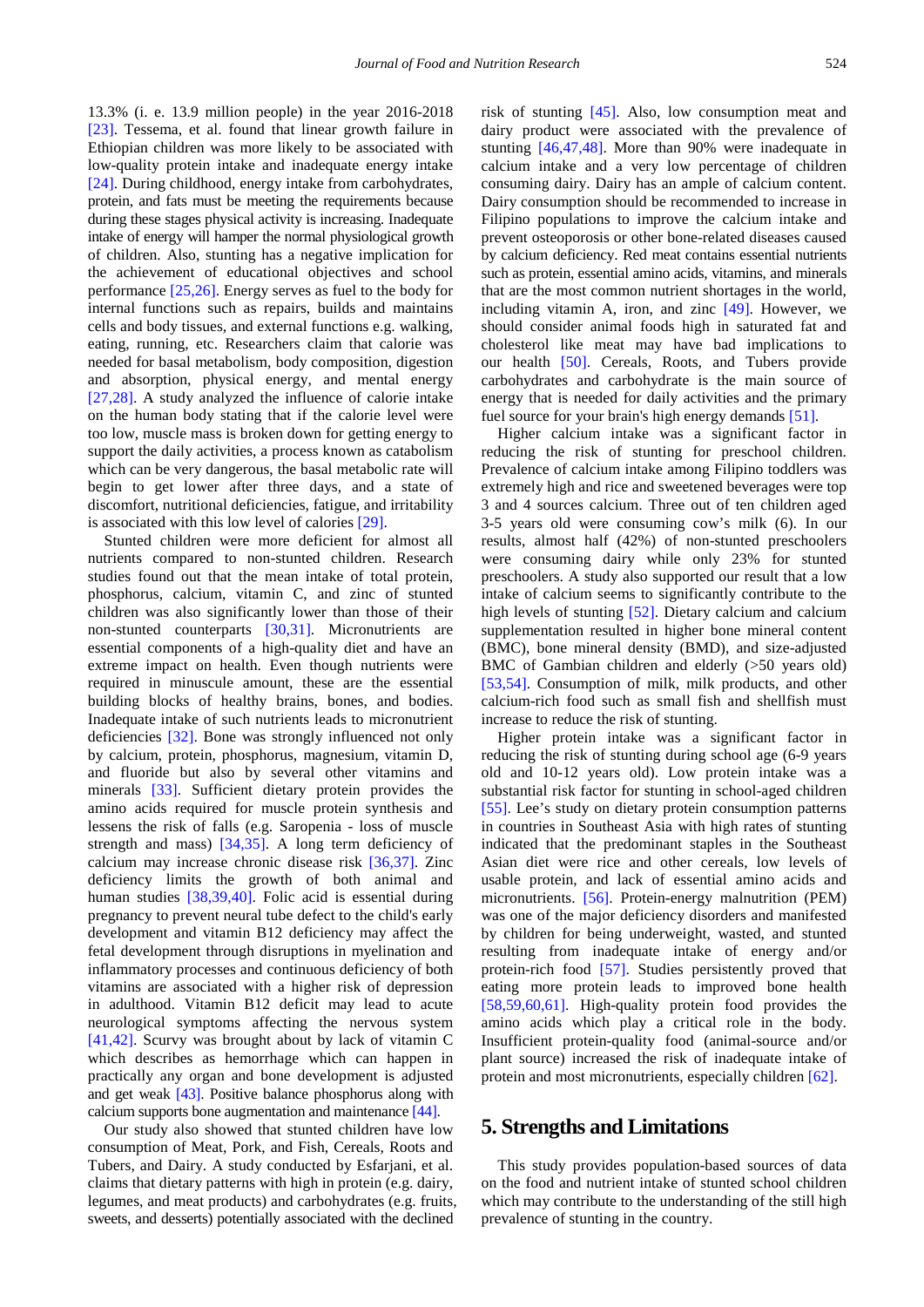All nutrients were calculated based only on food and beverages consumed by children. Food supplements were not included in the analysis. The participant/mother/caregiver may not report the exact food amount during recall. About half of the updated food composition database was built by adopting data from the National Nutrient Database of the United States Department of Agriculture and some other nearby Asian countries. All these limitations may over- or underestimated the child's dietary consumption. However, with a large sample size with the corresponding survey weights and the right statistical tool applied in all the analyses to be nationally represented, these limitations have been reduced and the data could represent valuable national information.

# **6. Conclusion and Recommendation**

Indeed, stunted children have low consumption of all key nutrients necessary for normal growth and development. This can be explained by low food diversity and poor nutrient-dense foods consumed by these children. We found that adherence to higher calcium and protein intake influenced the likelihood of the risk of being stunted among children. However, an appropriate recommendation for nutrient intake must be followed.

Based on the findings of the study it is recommended that healthcare professionals must intensify the implementation of educational and interventional programs to improve the children's health such as nutrition education (household and individual level), supplementation with additional protein and calcium sources, and fortification of foods with nutrients with a high prevalence of inadequacy; and long-term diversification of diet to dwindle the incidence of stunting.

## **7. Data Availability**

The data used in this study were extracted from the 2013 National Nutrition Survey of FNRI. Data requests for access to these data should be made. For more details please follow this link http://enutrition.fnri.dost.gov.ph/site/home.php.

# **Conflicts of Interest**

The authors declare that there is no conflict of interest in publishing this paper.

# **Funding Statement**

The National Government of the Philippines sponsored the National Nutrition Survey, where the secondary data used in this analysis was collected.

# **References**

<span id="page-9-0"></span>[1] World Health Organization (WHO), "Stunting in a Nutshell," Available:

https://www.who.int/nutrition/healthygrowthproj\_stunted\_videos/ en/ [Accessed February 18, 2020].

- [2] World Health Organization (WHO), "Global Nutrition Report," Available: https://globalnutritionreport.org/reports/global-nutrition-report-2018/conclusion-critical-steps-get-nutrition-track/ [Accessed February 18, 2020].
- [3] United Nations International Children's Emergency Fund (UNICEF), "Malnutrition," Available: https://data.unicef.org/topic/nutrition/malnutrition/ [Accessed February 18, 2020].
- <span id="page-9-1"></span>[4] World Bank, "New Country Classifications by Income Level: 2018-2019," Available: https://blogs.worldbank.org/opendata/new-country-classificationsincome-level-2018-2019 [Accessed February 18, 2020].
- <span id="page-9-2"></span>[5] Food and Nutrition Research Institute- Department of Science and Technology (FNRI-DOST), "Expanded National Nutrition Survey: Pre-school and School Children," Food and Nutrition Research Institute, Taguig City, Metro Manila, Philippines. 2015.
- <span id="page-9-3"></span>[6] Denney L., Angeles-Agdeppa, I., Capanzana, M. V., Toledo, M. B., Donohue, J., and Carriquiry, A., "Nutrient Intakes and Food Sources of Filipino Infants, Toddlers and Young Children are Inadequate: Findings from the National Nutrition Survey 2013," *Nutrients* 10(11) 1730. 2018.
- <span id="page-9-4"></span>[7] Angeles-Agdeppa I., Denney, L., and M.V, Capanzana, "Usual Energy and Nutrient Intakes and Food Sources of Filipino Children Aged 6-12 Years from the 2013 National Nutrition Survey," *Nestlé Nutrition Institute Workshop Series* 91: 111-122. 2019.
- <span id="page-9-5"></span>[8] Food and Nutrition Research Institute- Department of Science and Technology (FNRI-DOST), "Expanded National Nutrition Survey: Food Security," Food and Nutrition Research Institute, Taguig City, Metro Manila, Philippines. 2015.
- <span id="page-9-6"></span>[9] Food and Nutrition Research Institute- Department of Science and Technology (FNRI-DOST), "Philippine Nutrition Facts and Figures 2013: 8th National Nutrition Survey: Dietary Survey,' Food and Nutrition Research Institute, Taguig City, Metro Manila, Philippines. 2015.
- <span id="page-9-7"></span>[10] Angeles-Agdeppa, I., Lenighan, Y.M., Jacquier, E.F., Toledo, M. B., and Capanzana M. V., "The Impact of Wealth Status on Food Intake Patterns in Filipino School-Aged Children and Adolescents," *Nutrients* 11(12):2910. 2019.
- <span id="page-9-8"></span>[11] Food and Nutrition Research Institute- Department of Science and Technology (FNRI-DOST), "Philippine Nutrition Facts and Figures 2013: 8th National Nutrition Survey: Anthropometric Survey," Food and Nutrition Research Institute, Taguig City, Metro Manila, Philippines. 2015.
- <span id="page-9-9"></span>[12] World Health Organization (WHO), "WHO Child Growth Standards," Geneva. Available: https://www.who.int/childgrowth/standards/Technical\_report.pdf [Accessed February 18, 2020].
- <span id="page-9-10"></span>[13] World Health Organization (WHO), "Growth reference data for 5-19 years," Geneva. Available:
- <span id="page-9-11"></span>https://www.who.int/growthref/en/ [Accessed February 18, 2020]. [14] Food and Nutrition Research Institute- Department of Science and Technology (FNRI-DOST), "Philippine Nutrition Facts and Figures 2013: 8th National Nutrition Survey: Overview," Food and Nutrition Research Institute, Taguig City, Metro Manila, Philippines. 2015.
- <span id="page-9-12"></span>[15] Lopez-Olmedo, N., Carriquiry A. L., Rodriguez-Ramirez S., Ramírez-Silva, I., Espinosa-Montero, J., Hernández-Barrera, L., Campirano, F., Martínez-Tapia, B., and Rivera, J. A., "Usual intake of added sugars and saturated fats is high while dietary fiber is low in the Mexican population," *The Journal of Nutrition* 46, 1856S-1865S. 2016.
- <span id="page-9-13"></span>[16] Institute of Medicine, National Academy of Science, "Dietary Reference Intakes for Energy, Carbohydrate, Fiber, Fat, Fatty Acids, Cholesterol, Protein, and Amino Acids," *The National Academies Press.* Washington, DC, USA. 2002.
- <span id="page-9-14"></span>[17] Kennedy, G., Ballard, T., and Dop, M., "Guidelines for Measuring Household and Individual Dietary Diversity," Rome: FAO. 2010.
- <span id="page-9-15"></span>[18] Bullecer, E. R., Rabuco, L. B., Aninao, D. A. B., De Roxas, R. C., Esguerra, J. C. A., Lim, P. R. U., and Malimban, R. C., "Dietary diversity score as an indicator of nutritional adequacy of diets among 16-19-year-old adolescents," *Acta Medica Philippina* 46. 28-33. 2012.
- <span id="page-9-16"></span>[19] Food and Nutrition Research Institute- Department of Science and Technology (FNRI-DOST), "Philippine Dietary Reference Intakes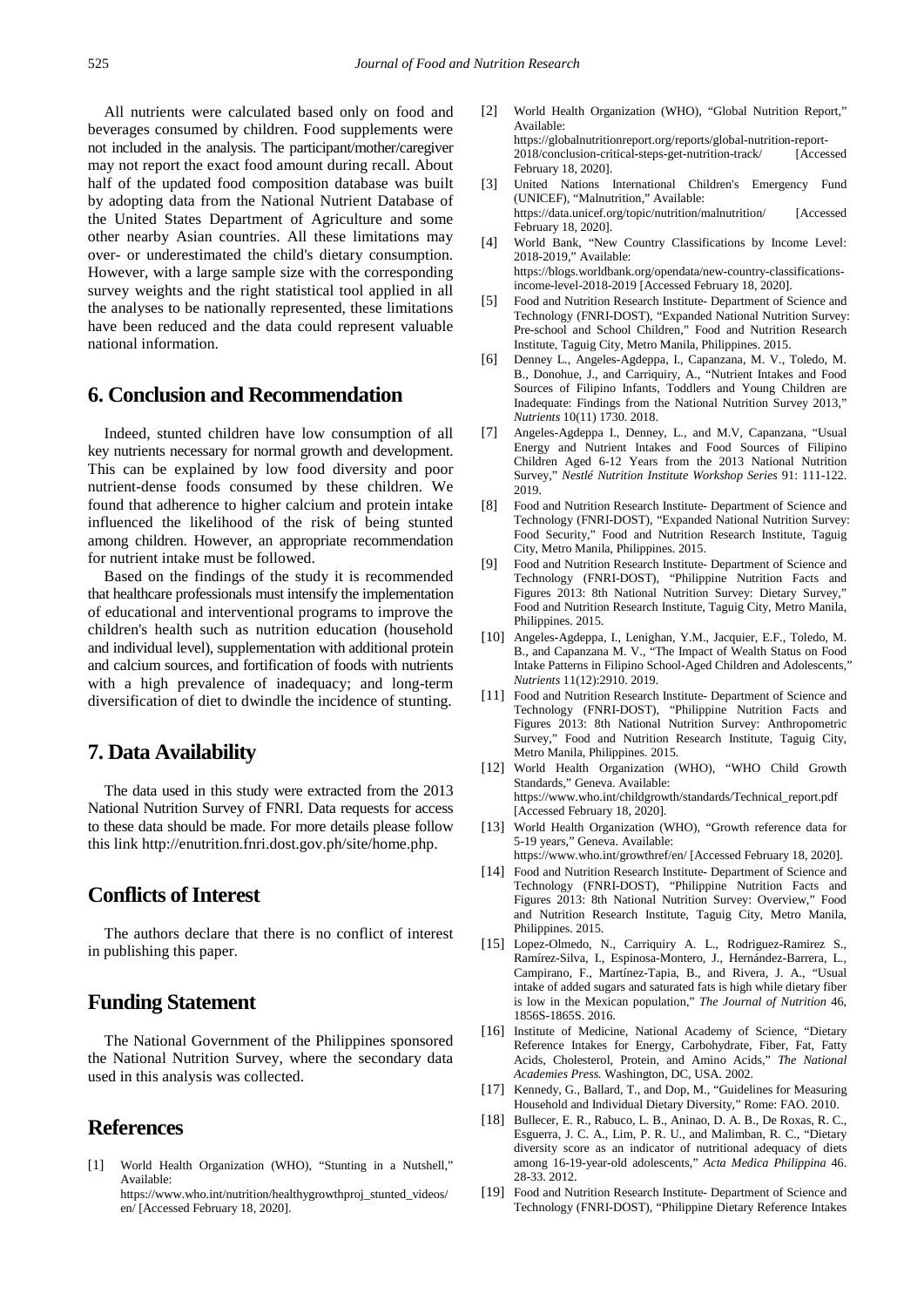2015," Food and Nutrition Research Institute, Taguig City, Metro Manila, Philippines. 2015.

- [20] Carriquiry, A. L., "Assessing the Prevalence of Nutrient Inadequacy," *Public Health Nutrition* 2(1), 23-33. 1999.
- <span id="page-10-0"></span>[21] Yu, P., Denney, L., Zheng, Y, Vinyes-Pares, G., Reidy, K. C., Eldridge A. L., Wang, P., and Zhang, Y., "Food Groups consumed by infants and toddlers in urban areas of China," *Food and Nutrition Research*. 60(0) 30289. 2016.
- <span id="page-10-1"></span>[22] Zhang, Z., Cogswell, M. E., Gillespie, C., Fang, J., Loustalot, F., Dai, S., Carriquiry, A. L., Kuklina, E. V., Hong, Y., Merritt, R., and Yang, Q., "Association between Usual Sodium and Potassium Intake and Blood Pressure and Hypertension among U.S. Adults: NHANES 2005-2010," *PLos ONE* 8(10): e75289. 2013.
- <span id="page-10-2"></span>[23] Food and Agriculture Organization of the United Nation, "FAOSTAT". Available: http://www.fao.org/faostat/en/#country/171 [Accessed March 20, 2020].
- <span id="page-10-3"></span>[24] Tessema, M., Gunaratna, N. S., Brouwer, I. D., Donato, K., Cohen, J. L., McConnell, M., Belachew, T., Belayneh, D., and De Groote, H., "Associations among High-Quality Protein and Energy Intake, Serum Transthyretin, Serum Amino Acids and Linear Growth of Children in Ethiopia," *Nutrients* 10(11), 1776. 2018.
- <span id="page-10-4"></span>[25] Sunny, B. S., DeStavola, B., Dube, A., Kondowe, S., Crampin, A. C., Glynn, J. R.,"Does Early Linear Growth Failure Influence Later School Performance? A Cohort Study in Karonga District, Northern Malawi," *PLoS ONE* 13(11): e0200380. 2018.
- [26] Haile, D., Nigatu, D., Gashaw, K., and Demelash, H., "Height for age Z score and Cognitive Function are Associated with Academic Performance among School Children Aged 8-11 Years Old," *Archives of Public Health* 74:17. 2016.
- <span id="page-10-5"></span>[27] Kollias, H., "Research Review: A Calorie Isn't a Calorie". Precision Nutrition. Available: https://www.precisionnutrition.com/digesting-whole-vsprocessed-foods [Accessed March 21, 2020).
- [28] Tomm, S., "Five Reason the Body Needs Energy". Healthy Eating. December 7, 2018. Available: https://healthyeating.sfgate.com/five-reasons-body-needs-energy-4673.html [Accessed on March 20, 2020].
- <span id="page-10-6"></span>[29] Doinea, M. "Analysis upon the Influence of Calorie Intake on the Human Body," *Body Building Science Journal*. Vol. 1. 2009.
- <span id="page-10-7"></span>[30] Gibson, R. S., Manger, M. S., Krittaphol, W., Pongcharoen, T., Gowachirapant, S., Bailey, K. B., and Winichagoon, P., "Does zinc deficiency play a role in stunting among primary school children in NE Thailand?," *British Journal of Nutrition* 97(1) 167-75. 2007.
- [31] Alshammari, E., Suneetha, E., Adnan, M., Khan, S., Alazzeh, A., "Growth Profile and Its Association with Nutrient Intake and Dietary Patterns among Children and Adolescents in Hail Region of Saudi Arabia," *BioMed Research International* 1-9. 2017.
- <span id="page-10-8"></span>[32] United Nations International Children's Emergency Fund (UNICEF), "Nutrition". Available: https://www.unicef.org/nutrition/index\_iodine.html [Accessed March 20, 2020].
- <span id="page-10-9"></span>[33] Palacios, C., "The Role of Nutrients in Bone Health, from A to Z," *Critical Reviews in Food and Nutrition*. 46. 621-8. 2006.
- <span id="page-10-10"></span>[34] Monma, Y., Niu, K., Iwasaki, K., Tomita, N., Nakaya, N., Hozawa, A., Kuriyama, S., Takayama, S., Seki, T., Takeda, T., Yaegashi, N., Ebihara, S., Arai, H., Nagatomi, R., and Tsuji, I., "Dietary patterns associated with fall-related fracture in elderly Japanese: a population based prospective study," *BMC Geriatrics.* 10: 31. 2010.
- [35] Pasiakos, S. M., "Exercise and amino acid anabolic cell signaling and the regulation of skeletal muscle mass". *Nutrients* 4(7): 740-758. 2012.
- <span id="page-10-11"></span>[36] Peterlik, M., Boonen, S., Cross, H. S., Lamberg-Allardt, C., "Vitamin D and calcium insufficiency-related chronic diseases: an emerging world-wide public health problem," *International Journal of Environmental Research and Public Health* 6(10): 2585-2607. 2009.
- [37] Boonen, S., Lips, P., Bouillon, R., Bischoff-Ferrari, H. A., Vanderschueren, D., and Haentjens, P., "Need for additional calcium to reduce the risk of hip fracture with vitamin d supplementation: evidence from a comparative meta-analysis of randomized controlled trials," *Journal of Clinical Endocrinology and Metabolism*. 92(4):1415-1423. 2007.
- <span id="page-10-12"></span>[38] Prasad, A. S., "Discovery of human zinc deficiency: its impact on human health and disease," *Advance Nutrition* 4(2): 176-190. 2013.
- [39] MacDonald, R. S., "The role of zinc in growth and cell proliferation," *Journal of Nutrition* 130(5S Suppl): 1500S-8S. 2000.
- [40] Clegg, M. S., Hanna, L. A., Niles, B. J., and Keen, C. L., "Zinc deficiency-induced cell death," *IUBMB Life* 57(10): 661-669. 2005.
- <span id="page-10-13"></span>[41] Black, M. M., "Effects of vitamin B12 and folate deficiency on brain development in children," *Food and Nutrition Bulletin* 29(2 Suppl): S126-S131. 2008.
- [42] Ankar, A. and Kumar, A., "Vitamin B12 Deficiency (Cobalamin)," In: *StatPearls.* Treasure Island (FL): StatPearl Publishing. 2020.
- <span id="page-10-14"></span>[43] Maxfield L. and Crane, J.S., "Vitamin C Deficiency (Scurvy)" In: *StatPearls*. Treasure Island (FL): StatPearls Publishing. 2020.
- <span id="page-10-15"></span>[44] Heaney, R. P., "Phosphorus nutrition and the treatment of osteoporosis," *Mayo Clinical Proceedings.* 79(1):91-97. 2004.
- <span id="page-10-16"></span>[45] Esfarjani, F., Roustaee, R., Mohammadi-Nasrabadi, F., and Esmaillzadeh, A., "Major Dietary Patterns in Relation to Stunting among Children in Tehran, Iran". *Journal of Health, Population and Nutrition* 31(2): 202-210.
- <span id="page-10-17"></span>[46] Black, R. E., Williams, S. M., Jones, I. E., and Goulding, A., "Children Who Avoid Drinking Cow Milk Have Low Dietary Calcium Intakes and Poor Bone Health," *American Journal of Clinical Nutrition* 76(3), 675-80. 2002.
- [47] Taher, E., Elkoly, M., Zaghloul, S., and Mohhamed, H., "Predictors of Stunting among Children Attending the National Nutrition Institute in Egypt". *The Egyptian Journal of Community Medicine*. 2018. Vol. 36 No.1, 2018.
- [48] Krebs, N. F., Mazariegos, M., Tshefu, A., Bose, C., Sami, N., Chomba, E., Carlo, W., Goco, N., Kindem, M., Wright, L. L., Hambidge, K. M., and Complementary Feeding Study Group, "Meat consumption is associated with less stunting among toddlers in four diverse low-income settings," *Food and Nutrition Bulletin 32*(3) 185-191. 2011.
- <span id="page-10-18"></span>[49] Klurfeld, D. M., "What is the role of meat in a healthy diet?" Animal Frontiers, Volume 8, Issue 3, Pages 5-10. 2018.
- <span id="page-10-19"></span>[50] United States Department of Agriculture (USDA), "Why is it important to make lean or low-fat choices from the Protein Foods Group?" Nutrients and health benefit. Available: https://www.choosemyplate.gov/eathealthy/protein-foods/proteinfoods-nutrients-health [Accessed March 20, 2020].
- <span id="page-10-20"></span>[51] Pearson, K., "Medical Review: What are the Key Functions of Carbohydrates?" November 9, 2017 Available: https://www.healthline.com/nutrition/carbohydrate-functions [Accessed March 20, 2020).
- <span id="page-10-21"></span>[52] Van Stuijvenberg, M. E., Nel, J., Schoeman, S. E., Lombard, C. J., du Plessis, L. M., and Dhansay, M. A. "A. Low Intake of Calcium and Vitamin D is Associated with Stunting in 2-5-Year-Old Children from an Impoverished South African Community". *European Journal of Nutrition & Food Safety* 5(5): 459-460.
- <span id="page-10-22"></span>[53] Dibba, B., Prentice, A., Ceesay, M., Stirling, D. M., Cole, T. J., and Poskitt, E.,"Effect of calcium supplementation on bone mineral accretion in Gambian children accustomed to a low-calcium diet," *American Journal of Clinical Nutrition*. 71(2): 544-549. 2000.
- [54] Tai, V., Leung, W., Grey, A., Reid, I. R., and Bolland, M. J., "Calcium intake and bone mineral density: systematic review and meta-analysis". *BM*J 351: h4183. 2015.
- <span id="page-10-23"></span>[55] Ernalia, Y., Dwi, L., Suyanto, U., and Restuastuti, T., "Different Intakes of Energy and Protein in Stunted and Non-stunted Elementary School Children in Indonesia," *KnE Life Sciences*, pages 4(4): 556-62. 2018.
- <span id="page-10-24"></span>[56] Lee, D. E. R., "Children's Protein Consumption in Southeast Asia: Consideration of Quality as Well as Quantity of Children's Protein Consumption in Southeast Asia," *Wharton Research Scholars*. 115. 2014.
- <span id="page-10-25"></span>[57] Save The Children International, "Annual Review 2015," Available: https://resourcecentre.savethechildren.net/node/14970/pdf/save\_th

e\_children\_annual\_review\_2015.pdf [Accessed March 20, 2020].

<span id="page-10-26"></span>[58] Bonjour, J. P., "Dietary protein: an essential nutrient for bone health," *Journal of the American College of Nutrition* 24(6 Suppl):526S-36S. 2005.